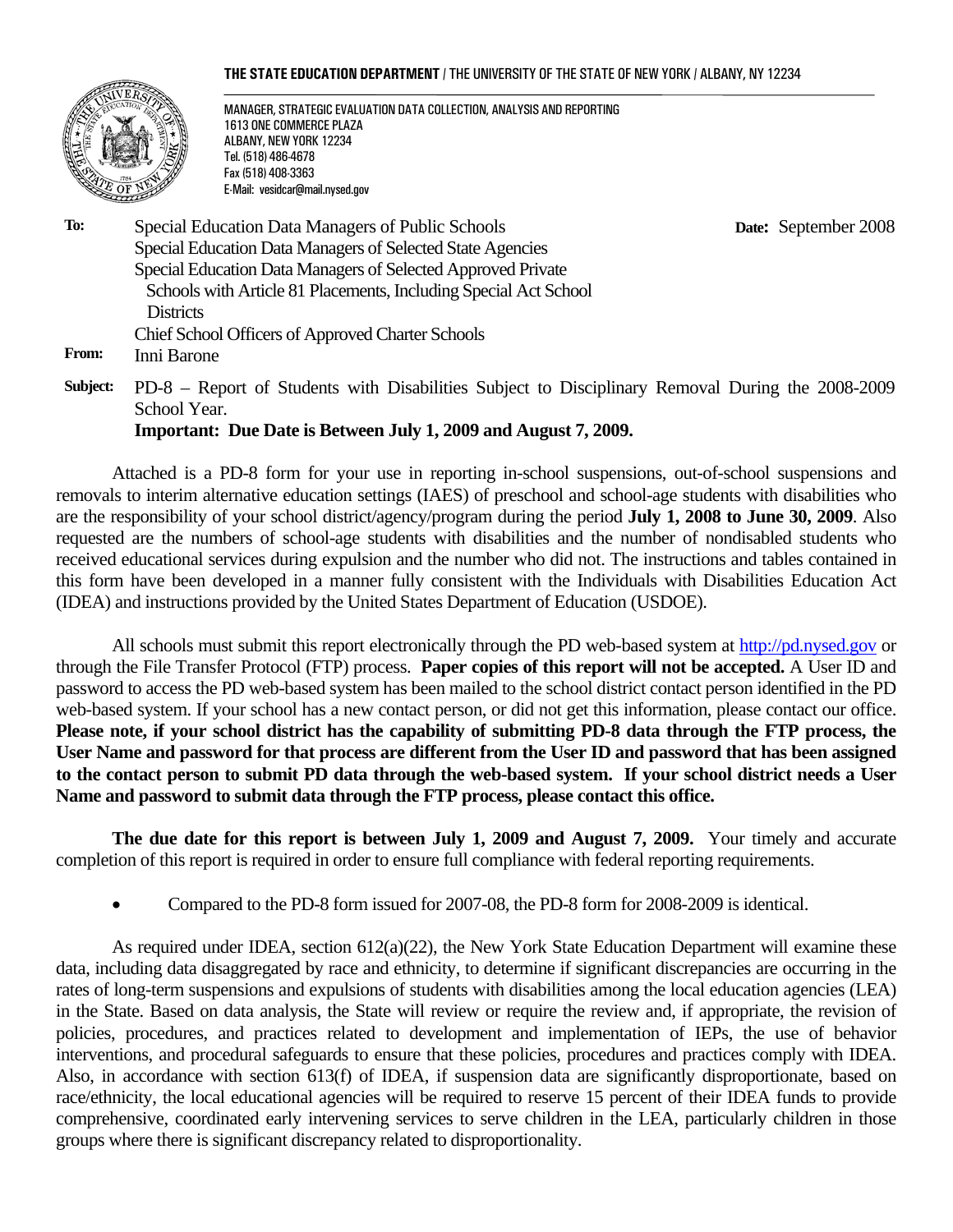During 2008-2009, Strategic Evaluation Data Collection, Analysis and Reporting (SEDCAR) personnel may be available to conduct a limited number of regional training programs regarding special education data collection. If you feel that such training would be useful to the data managers in your area, please contact your local Special Education Training and Resource Center (SETRC) or your Regional Information Center (RIC) representative.

The data collected through the PD forms and through the Student Information Repository System (SIRS) are used in one or more of the following reports and activities:

- State Performance Plan and Annual Performance Report for Special Education
- Public reporting of LEA results against State targets established in the State Performance Report.
- Designations of school districts as "meets requirements", "needs assistance", "needs intervention" or "needs substantial intervention".
- Calculation of minimum amount of per-pupil IDEA funds to be sub-allocated or spent on services.
- Chapter 655 Report to the Governor and the Legislature on the Status of the State's Schools
- Special Education Quality Assurance Reviews
- School District Report Cards
- Calculations to identify instances of possible race/ethnicity disproportionality
- Re-direct IDEA funds for Early Intervening Services
- Other reports required by State or federal statutes
- Evaluation of programs and policies

If you have any questions or are in need of assistance in completing this report, please contact SEDCAR by using the contact information provided in the letterhead. Thank you.

Attachment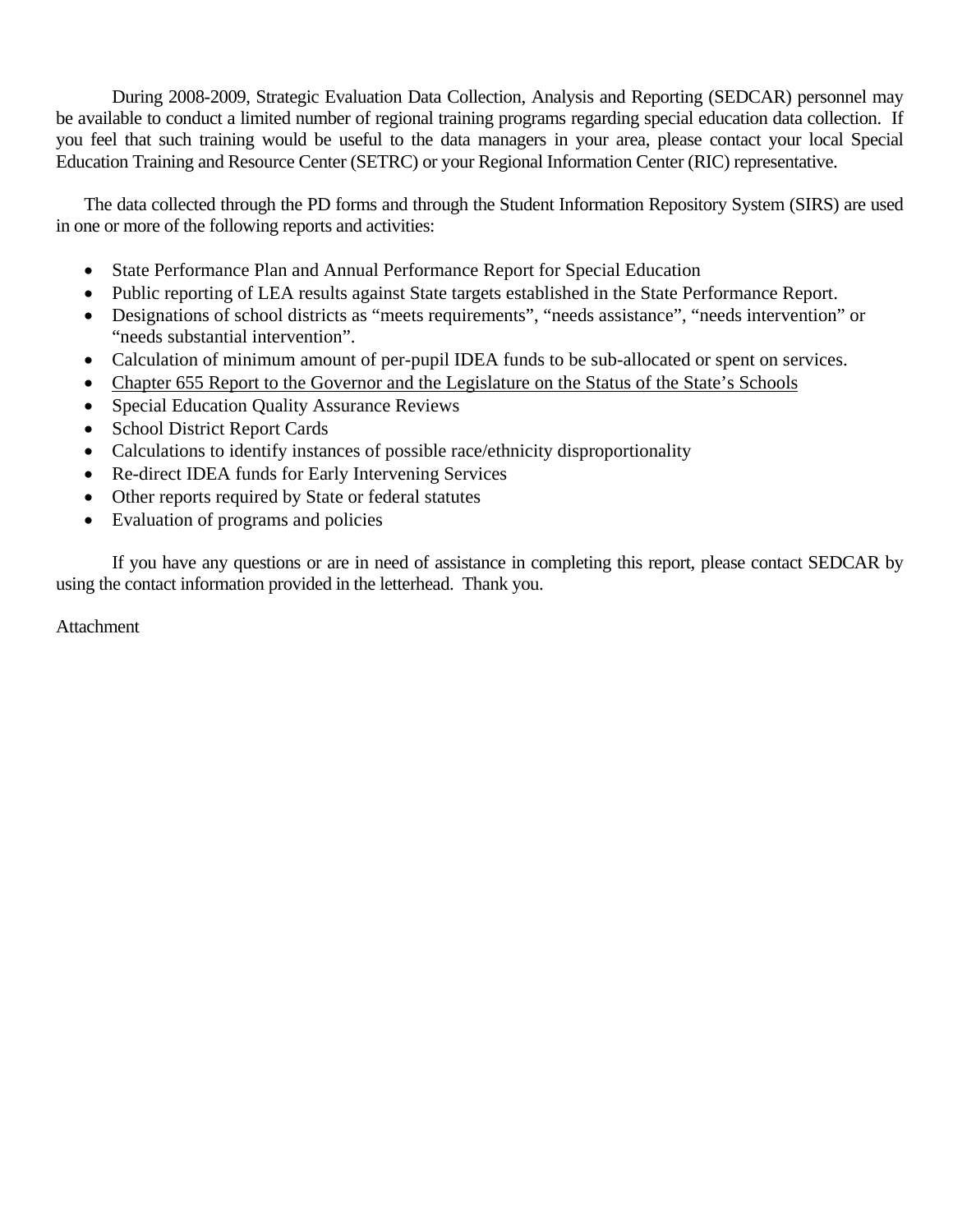# The University of the State of New York THE STATE EDUCATION DEPARTMENT Office of Vocational and Educational Services for Individuals with Disabilities (VESID) Strategic Evaluation Data Collection, Analysis and Reporting One Commerce Plaza - Room 1613 Albany, NY 12234-0001

# *PD-8 — Report of Students with Disabilities Subject of Disciplinary Removal*

## **July 1, 2008 to June 30, 2009**

| <i>Instructions:</i> | 1. All Public School Districts, Special Act School Districts, Charter Schools, State Agencies and In-State |
|----------------------|------------------------------------------------------------------------------------------------------------|
|                      | Approved Private Schools that provide educational services pursuant to Article 81 of the Education Law     |
|                      | must complete this report.                                                                                 |

- 2. This report must be submitted through our web-based PD data system at http://pd.nysed.gov between July 1, 2009 and August 7, 2009. Paper copies of this report will not be accepted.
- 3. Retain one copy (and supporting documentation) in your district/school/agency for reference and audit purposes. The required retention period ends June 30, 2016.
- 4. Carefully review instructions and definitions on the following pages.
- 5. If you have questions about this report, please call (518) 486-4678, or e-mail your questions to vesidcar@mail.nysed.gov

Check this box if no students with disabilities received in-school suspension or out-of-school suspensions/expulsions for disciplinary reasons, or were removed to an Interim Alternative Education Setting during the 2008-2009 school year. If this box is checked, and you have submitted this information through our website at http://pd.nysed.gov, your report is complete.

| <b>School District Information</b>        |                                                                        |  |  |  |                                       |                                                   |              |  |  |  |  |  |  |  |  |  |  |  |
|-------------------------------------------|------------------------------------------------------------------------|--|--|--|---------------------------------------|---------------------------------------------------|--------------|--|--|--|--|--|--|--|--|--|--|--|
|                                           | (Enter 12-digit SED Code Below)                                        |  |  |  |                                       |                                                   |              |  |  |  |  |  |  |  |  |  |  |  |
|                                           |                                                                        |  |  |  |                                       |                                                   |              |  |  |  |  |  |  |  |  |  |  |  |
| <b>SCHOOL DISTRICT NAME</b>               |                                                                        |  |  |  |                                       |                                                   |              |  |  |  |  |  |  |  |  |  |  |  |
|                                           | ADDRESS (include building name, room number, or mail stop information) |  |  |  |                                       |                                                   |              |  |  |  |  |  |  |  |  |  |  |  |
|                                           |                                                                        |  |  |  |                                       |                                                   |              |  |  |  |  |  |  |  |  |  |  |  |
| <b>STATE</b><br><b>CITY</b><br><b>ZIP</b> |                                                                        |  |  |  |                                       |                                                   |              |  |  |  |  |  |  |  |  |  |  |  |
| <b>Contact Person Information*</b>        |                                                                        |  |  |  |                                       | Director of Special Education or Comparable Title |              |  |  |  |  |  |  |  |  |  |  |  |
| <b>NAME:</b>                              |                                                                        |  |  |  |                                       |                                                   | <b>NAME:</b> |  |  |  |  |  |  |  |  |  |  |  |
| TITLE:                                    |                                                                        |  |  |  | TITLE:                                |                                                   |              |  |  |  |  |  |  |  |  |  |  |  |
| <b>TELEPHONE (include Area Code)</b>      |                                                                        |  |  |  | <b>TELEPHONE (include Area Code)</b>  |                                                   |              |  |  |  |  |  |  |  |  |  |  |  |
| <b>FAX NUMBER (include Area Code)</b>     |                                                                        |  |  |  | <b>FAX NUMBER (include Area Code)</b> |                                                   |              |  |  |  |  |  |  |  |  |  |  |  |
| <b>E-MAIL ADDRESS</b>                     |                                                                        |  |  |  | <b>E-MAIL ADDRESS</b>                 |                                                   |              |  |  |  |  |  |  |  |  |  |  |  |

<sup>\*</sup> All correspondence from SEDCAR will be directed to the contact person identified in the PD web based data entry system at http://pd.nysed.gov. Please keep the contact person information current, including the e-mail address as most communication will occur via e-mail. You must notify SEDCAR of any change in the contact person.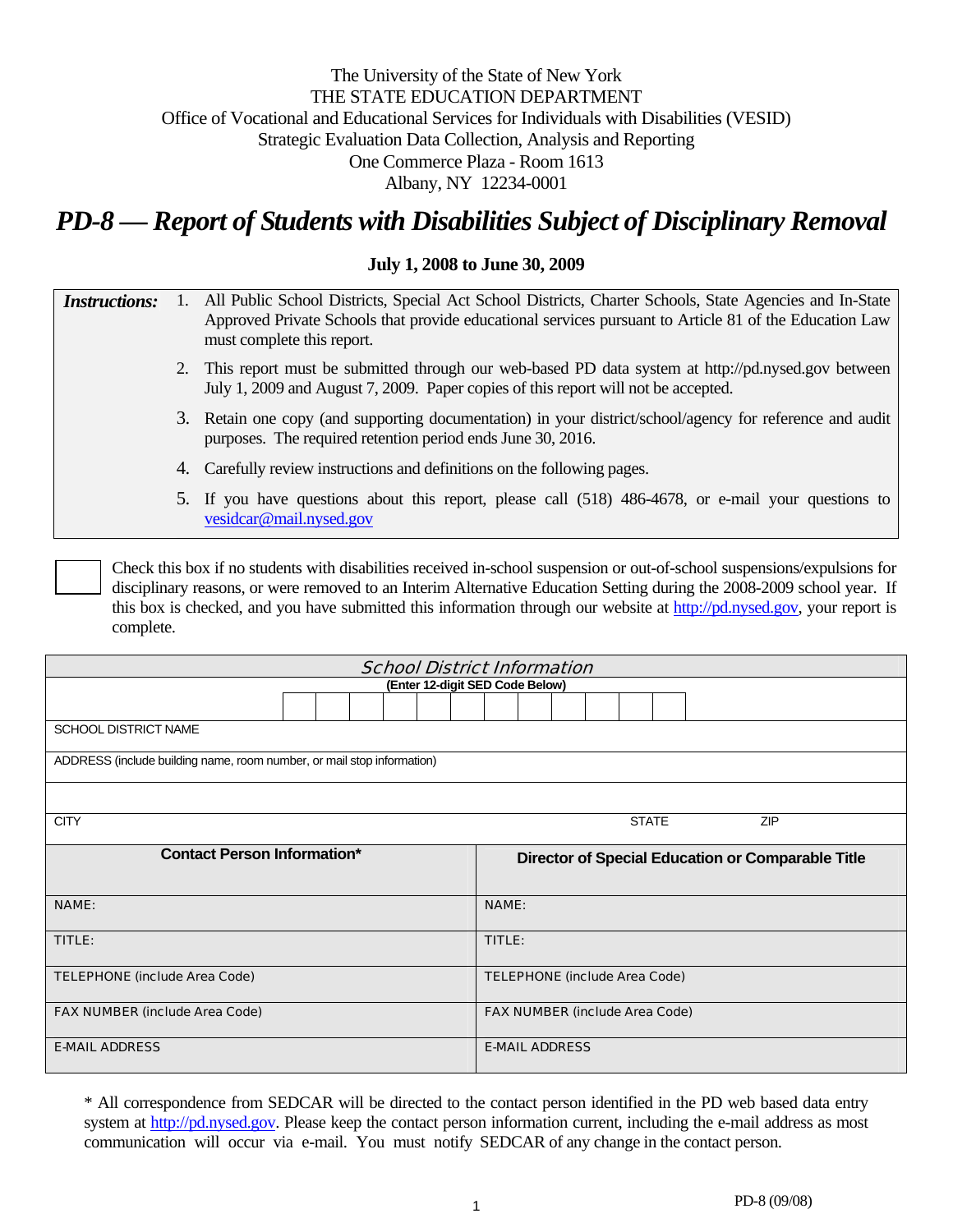## **General Instructions for Completing the PD-8 Report**

- 1. Report information for all students with disabilities (ages 3-21) who are the primary responsibility of your Committee of Preschool Special Education (CPSE) or Committee on Special Education (CSE) (or were enrolled in your Charter School), and who received in-school suspensions; or were suspended/expelled on an out-of-school basis; or were removed to an interim alternative education setting (IAES). Special Act School Districts and other approved private schools that provide educational services for students with disabilities pursuant to Article 81 should complete the PD-8 report only for students with disabilities provided special education services pursuant to Article 81. Charter Schools should complete the PD-8 report for all enrolled students with disabilities.
- 2. Data should be reported for the period July 1, 2008 to June 30, 2009. Students whose suspension/expulsion begins within the reporting period but extends beyond the reporting period must be included in this report. Also a student who commits an offense during this reporting period and is assigned a suspension/expulsion but receives the suspension/expulsion during the following reporting period must be included in this report.
- 3. Records of the amount of time students with disabilities are suspended should be maintained for all half day suspensions, but reported only if a student is suspended cumulatively for one or more days during the school year.
- 4. Please refer to Part 201 of the Commissioner's Regulations and *Procedural Safeguards for Students with Disabilities Subject to Discipline* at http://www.vesid.nysed.gov/specialed/publications/lawsandregs/coverpage.htm
- 5. If you have any questions or are in need of assistance in completing this report, please contact SEDCAR by telephoning (518) 486-4678, or e-mailing your questions to vesidcar@mail.nysed.gov

# **Definitions of terms found in Tables 1-3**

*In-School Suspension (ISS) (Tables 1 and 2, Column 4)* – Instances in which the child is temporarily removed from his/her regular classroom(s) for disciplinary purposes but remains under the direct supervision of school personnel. Direct supervision means school personnel are physically in the same location as students under their supervision. This term does not include behavioral intervention such as "time-out" nor disciplinary detentions that are administered before or after the students' school day.

*Out-of-School Suspension (Tables 1 and 2, Column 2) -* Instances in which a child is temporarily removed from his/her regular school for disciplinary purposes to another setting (e.g., home, behavior center). This includes both removals in which no IEP services are provided because the removal is 10 days or less and removals in which the child continues to receive services according to his/her IEP.

*Expulsion (Tables 1, 2 and 3)* – An action taken by the local educational agency (LEA) removing a student from his/her regular school for disciplinary purposes for the remainder of the school year or longer in accordance with LEA policy. Include removals resulting from violations of the Gun Free Schools Act that are modified to less than 365 days.

*Unilateral Removal to an Interim Alternative Educational Setting (Tables 1 and 2, Section 1)* – Instances in which school personnel (not the CPSE or CSE) order the removal of students with disabilities from their current educational placement to an appropriate IAES determined by the CSE or CPSE for the same amount of time that students without disabilities would be subject to discipline, but for not more than 45 school days, if the students carry a weapon to school or to a school function, knowingly possess or use illegal drugs while at school or a school function, or sells or solicits the sale of a controlled substance while at school or a school function or inflicts serious bodily injury upon another person while at school, on school premises, or at a school function. (See definitions in Part 201 of the Commissioner's Regulations.)

*Removal by an Impartial Hearing Officer (Tables 1 and 2, Section 3)* – Those instances in which an impartial hearing officer orders the removal of students with disabilities from their current educational placement to an appropriate IAES for not more than 45 school days based on the impartial hearing officer's determination that the public agency has demonstrated by substantial evidence that maintaining the current placement is substantially likely to result in injury to the student and/or to others. *Impartial hearing officer* means an impartial hearing officer as defined in subdivision (x) of section 200.1 of the Commissioner's Regulations who is appointed to conduct an impartial hearing or expedited due process hearing pursuant to Education Law section 4404(1). Such term shall not include a hearing officer designated by a superintendent of schools to conduct a superintendent's hearing pursuant to Education Law section 3214.3(c).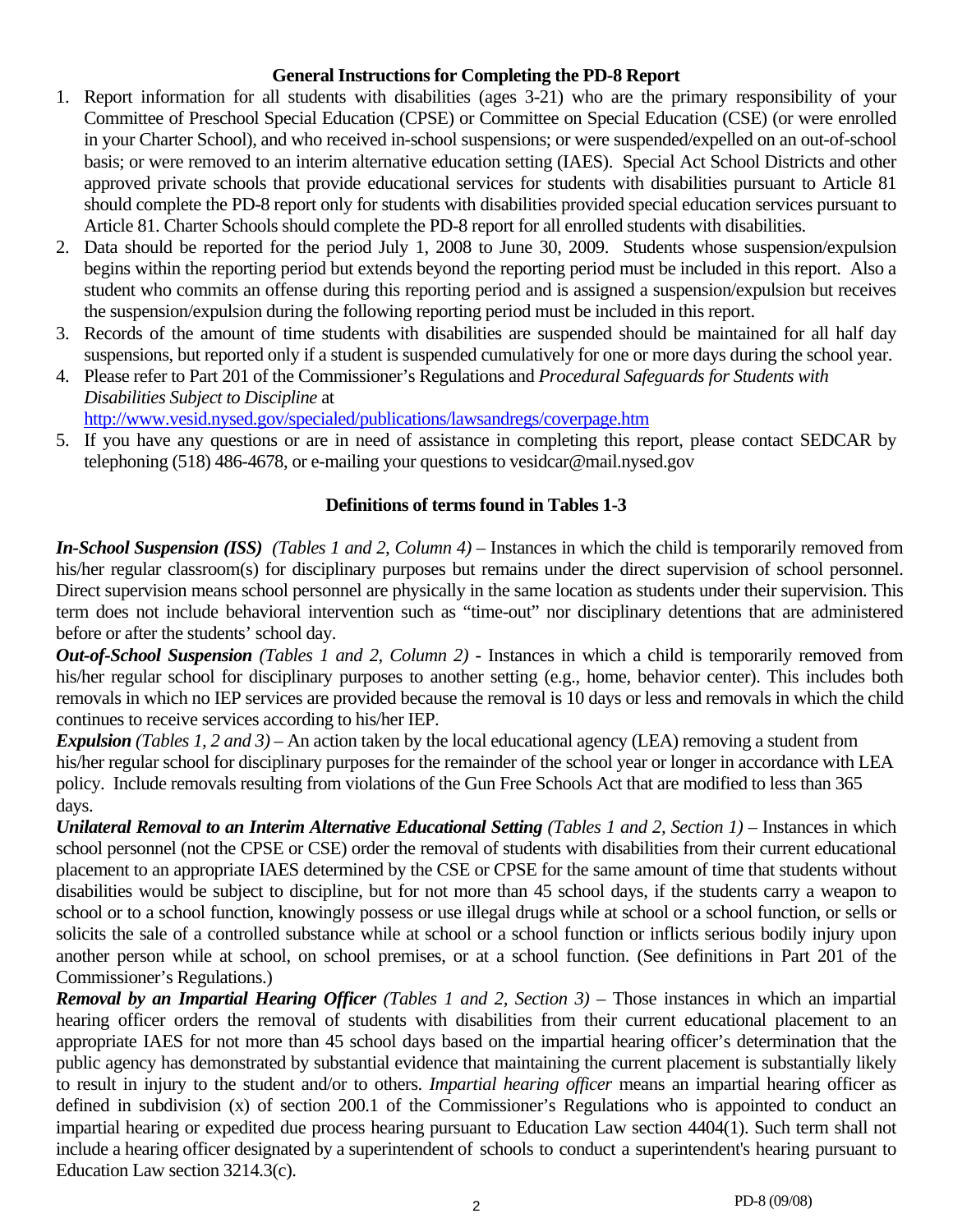*Disciplinary Removal* – Any instance in which a child is removed from his/her educational placement for disciplinary purposes, including in-school suspension, out-of-school suspension, expulsion, removal by school personnel to an IAES for drug or weapon offenses or serious bodily injury, and removal by hearing officer for likely injury to self or others.

*Drug offenses (Tables 1 and 2, Section 1, Column B)* – The use, possession, sale, or solicitation of drugs as identified in 21 U.S.C. §812; these offenses do not include use, possession, sale, or solicitation of alcohol or tobacco.

*Dangerous weapon (Tables 1 and 2, Section 1, Column C)* – A weapon, device, instrument, material, or substance, animate or inanimate, that is used for, or is readily capable of causing death or serious bodily injury, except that such a term does not include a pocket knife with a blade of less than 2 ½ inches in length (18 U.S.C. §930).

*Serious Bodily Injury (Tables 1 and 2, Section 1, Column D)-* A bodily injury that involves a substantial risk of death; extreme physical pain; protracted and obvious disfigurement; or protracted loss of impairment of the function of a bodily member, organ or faculty (18 U.S.C. section 1365(3)(h)).

*Limited English Proficient (LEP) (Table 2 ) - A* child who meets the definition of a limited English proficient IEP child under the Elementary and Secondary Education Act, 20 U.S.C Section 7801(A)(25). LEP status should reflect the child's status at the time of the removal.

*Race/ethnicity* (Table 2)- Students with disabilities' race/ethnicity must be reported consistently on all PD forms and other Department data collection instruments such as the Basic Education Data System (BEDS) enrollment report.. Each student must be reported in only one of the race/ethnicity categories described below. We recommend the parents be provided an opportunity to designate their children as belonging to one race/ethnicity category. If they are unable to choose among the categories, school district personnel must use their best judgment and report the student in the category based on the group to which the student appears to belong, identifies with, or is regarded in the community as belonging. Please note, reporting students in the "multi-racial (not of Hispanic origin)" category is optional.

| <b>American Indian</b>    | A person having origins in any of the original peoples of North or South America (including    |
|---------------------------|------------------------------------------------------------------------------------------------|
| <sub>or</sub>             | Central America) and who maintains tribal affiliation or community attachment.                 |
| <b>Alaska Native</b>      |                                                                                                |
| <b>Asian or Pacific</b>   | A person having origins in any of the original peoples of the Far East, Southeast Asia, the    |
| <b>Islander</b>           | Indian subcontinent, or the Pacific Islands. This area includes, for example, Cambodia, China, |
|                           | India, Japan, Korea, Malaysia, Pakistan, the Philippine Islands, Thailand, and Vietnam. The    |
|                           | Pacific Islands include Hawaii, Guam, and Samoa.                                               |
|                           |                                                                                                |
| <b>Black or African</b>   | A person having origins in any of the Black racial groups of Africa.                           |
| American                  |                                                                                                |
| (Not of Hispanic          |                                                                                                |
| Origin)                   |                                                                                                |
|                           |                                                                                                |
| <b>Hispanic or Latino</b> | A person of Cuban, Mexican, Puerto Rican, South or Central American, or other Spanish          |
|                           | culture or origin, regardless of race.                                                         |
|                           |                                                                                                |
| White                     | A person having origins in any of the original peoples of Europe, the Middle East, or North    |
| (Not of Hispanic          | Africa.                                                                                        |
| Origin)                   |                                                                                                |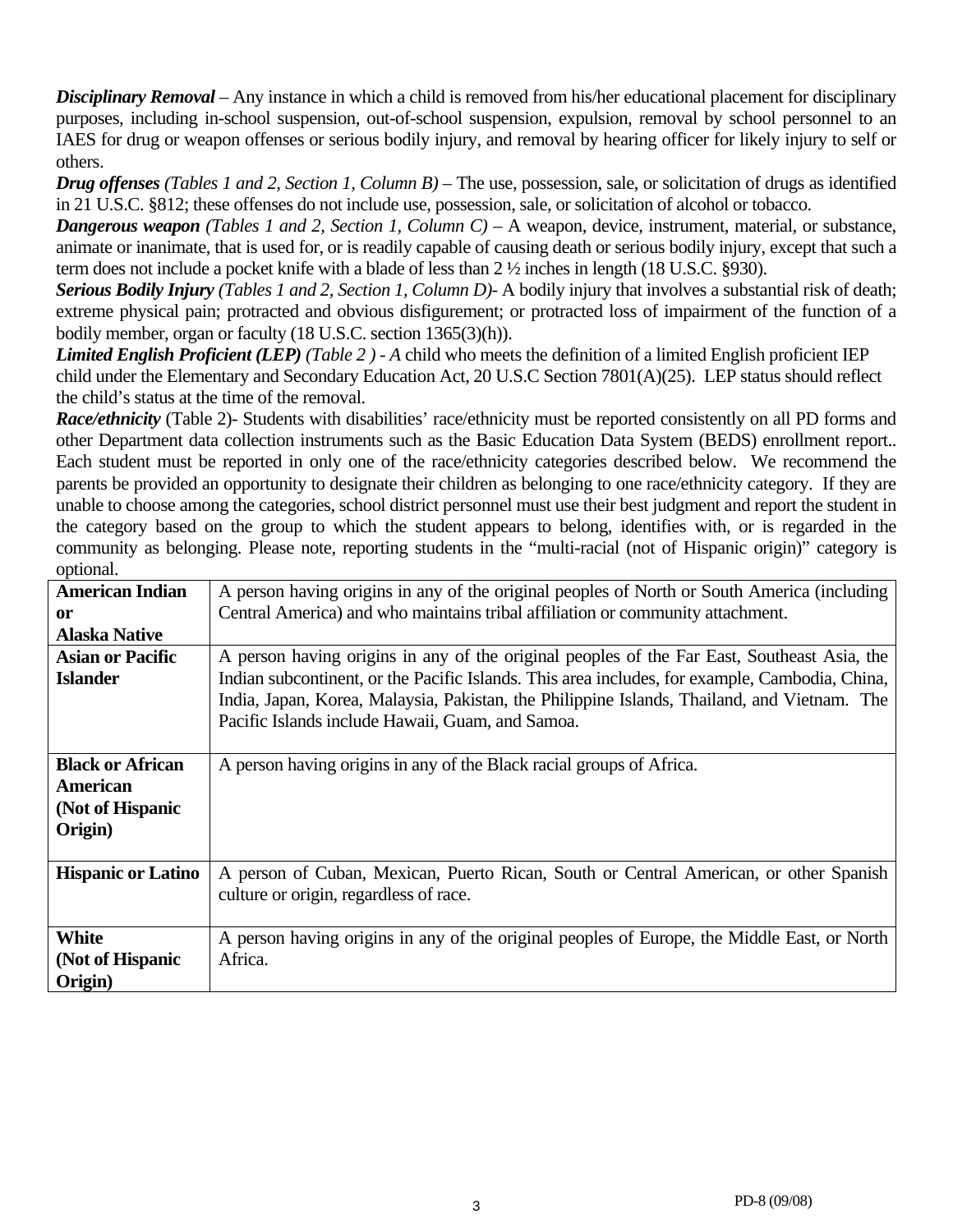| <b>Multi-Racial (not</b> | This is not a required reporting category, however, if school districts report students in this                                                                                                                                                                                                                                                                                                                                                                                                                                |
|--------------------------|--------------------------------------------------------------------------------------------------------------------------------------------------------------------------------------------------------------------------------------------------------------------------------------------------------------------------------------------------------------------------------------------------------------------------------------------------------------------------------------------------------------------------------|
| of Hispanic              | category in the fall 2008 BEDS enrollment report and in student data submitted through the                                                                                                                                                                                                                                                                                                                                                                                                                                     |
| Origin)                  | Student Information Repository System (SIRS) report, they must also report students in the<br>same category in this report. The definition of this category is, a person having origins in two<br>or more of the categories of people classified as American Indian or Alaska Native, Black or<br>African American (not of Hispanic Origin), Asian or Pacific Islander, or White (not of<br>Hispanic Origin). Note: Any person of Hispanic or Latino origin, in whole or in part, should<br>be reported as Hispanic or Latino. |
| <b>Total</b>             | The unduplicated total across the race/ethnicity designations.                                                                                                                                                                                                                                                                                                                                                                                                                                                                 |

## **Instructions for Tables 1 and Table 2**

- Report data in Table 1 (by disability category) and in Table 2 (by race/ethnicity, gender and LEP status) for all preschool and school-age students with disabilities removed to an IAES or suspended or expelled, in school or out-of-school. All disciplinary removals are to be reported for the period July 1, 2008 to June 30, 2009.
- In Tables 1 and 2, the number reported on each Line of Column 1A should be less than or equal to the sum of numbers reported on each Line of Columns 1B, 1C and ID.

## **Specific Instructions for Table 1- by Disability**

- 1. In Table 1, columns 1 through 5, report the number of students with disabilities in each column by disability category.
- 2. In column 1A, report the number of students with disabilities, ages 3-21, who were unilaterally removed for drug or weapons offenses or serious bodily injury by school personnel (NOT the IEP team) from their current educational placement to an IAES (determined by the IEP team). Children with more than one unilateral removal should be counted only once in column 1A.
- 3. Columns 1B, 1C, and 1D are counts of removals. Each student reported in column 1A should be reported at least once in columns 1B, 1C, or 1D.
- 4. In column 1B, report the total number of times the students reported in column 1A were unilaterally removed for drug offenses.
- 5. In column 1C, report the total number of times the students reported in column 1A were unilaterally removed for weapons offenses.
- 6. In column 1D, report the total number of times the students reported in column 1A were unilaterally removed for inflicting serious bodily injury on another person while at school, on school premises, or at a school function under the jurisdiction of the LEA.
- 7. If a student reported in column 1A was unilaterally removed to an IAES more than once then this student should be counted more than once in columns 1B, 1C, or 1D. If, in the course of a single incident, a student committed more than one type of offense, then report the student in each of the appropriate columns. For example, if the student committed both a drug offense and a weapon offense during the same incident, report the drug offense in column 1B and report the weapon offense in column 1C. Every student reported in columns 1B, 1C, and/or 1D should be counted once, and only once, in column 1A.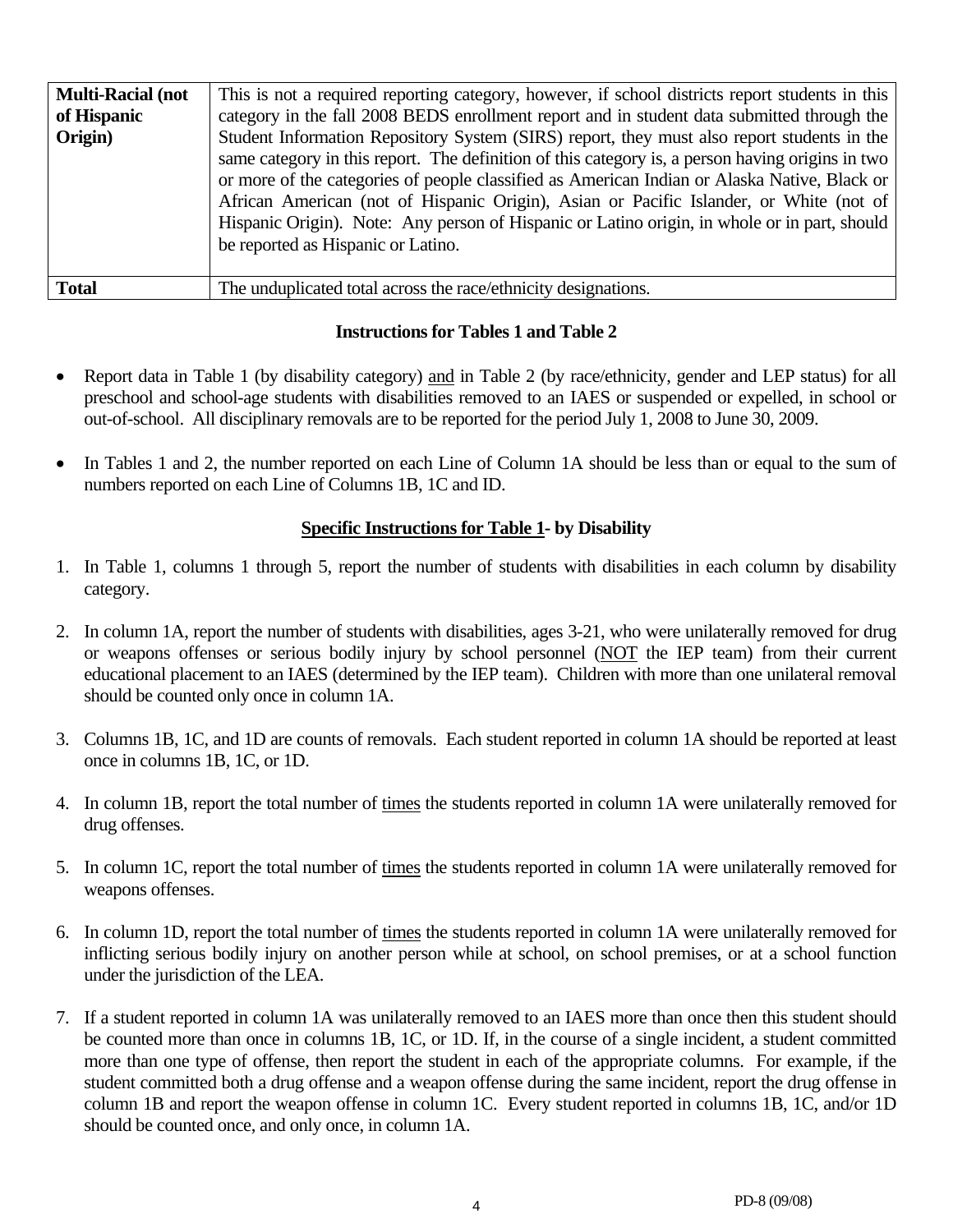- 8. Students who were removed from school by school personnel for drugs, weapons, or serious bodily injury for 10 days or less *and* were NOT sent to an IAES, should be reported as having been suspended. Do not include these children in column 1A.
- 9. Students who were removed from school by school personnel for drugs, weapons, or serious bodily injury and who were sent to an IAES for 45 days or less should be reported in column 1A. This includes students who were sent to an IAES for 10 days or less.
- 10. In column 2, report the number of students ages 3-21, who were removed to an IAES based on an impartial hearing officer determination of likely injury to themselves or others. Students removed by an impartial hearing officer more than once should be counted only once in column 2.
- 11. Column 3 is a report of students ages 3-21 with out-of-school suspensions or expulsions.
- 12. In column 3A, report the number of students ages 3-21 with out-of-school suspensions or expulsions summing to 10 days or less during the school year for any offense or combination of offenses. No student should be reported more than once in column 3A.
- 13. In column 3B, report the number of students ages 3-21 with out-of-school suspensions or expulsions summing to more than 10 days during the school year for any offense or combination of offenses. No student should be reported more than once in column 3B.
- 14. NOTE: No student should be reported in both column 3A and column 3B. The sum of 3A and 3B is the total number of children with out-of-school suspensions or expulsions during the school year.
- 15. Column 4 is a report of students ages 3-21 with in-school suspensions.
- 16. In column 4A, report the number of students ages 3-21 with in-school suspensions summing to 10 days or less during the school year for any offense or combination of offenses. No student should be reported more than once in column 4A.
- 17. In column 4B, report the number of students ages 3-21 with in-school suspensions summing to more than 10 days during the school year for any offense or combination of offenses. No student should be reported more than once in column 4B.
- 18. NOTE: No student should be reported in both column 4A and column 4B. The sum of 4A and 4B is the total number of students with in-school suspensions during the school year.
- 19. NOTE: If a student has both in-school and out-of-school suspensions in the same school year, that same student can be reported in both column 3A or 3B and column 4A or 4B.
- 20. A student should be counted in only one of the first three columns (1A, 2, or 3) for the same offense. If a student is unilaterally removed for drugs and reported in column 1A, then do NOT report the student again in column 3 for the same incident. Similarly, if a student is removed by an impartial hearing officer for likely injury and is reported in column 2, then do NOT report the student again in column 3 for the same incident.
- 21. A student who is subject to both an in-school and an out-of-school suspension for the same offense should be reported in both columns 3 and 4.
- 22. A student with more than one offense could be counted in more than one column (1A, 2, or 3). For

example, a student who was unilaterally removed to an IAES and, later in the school year, was subject to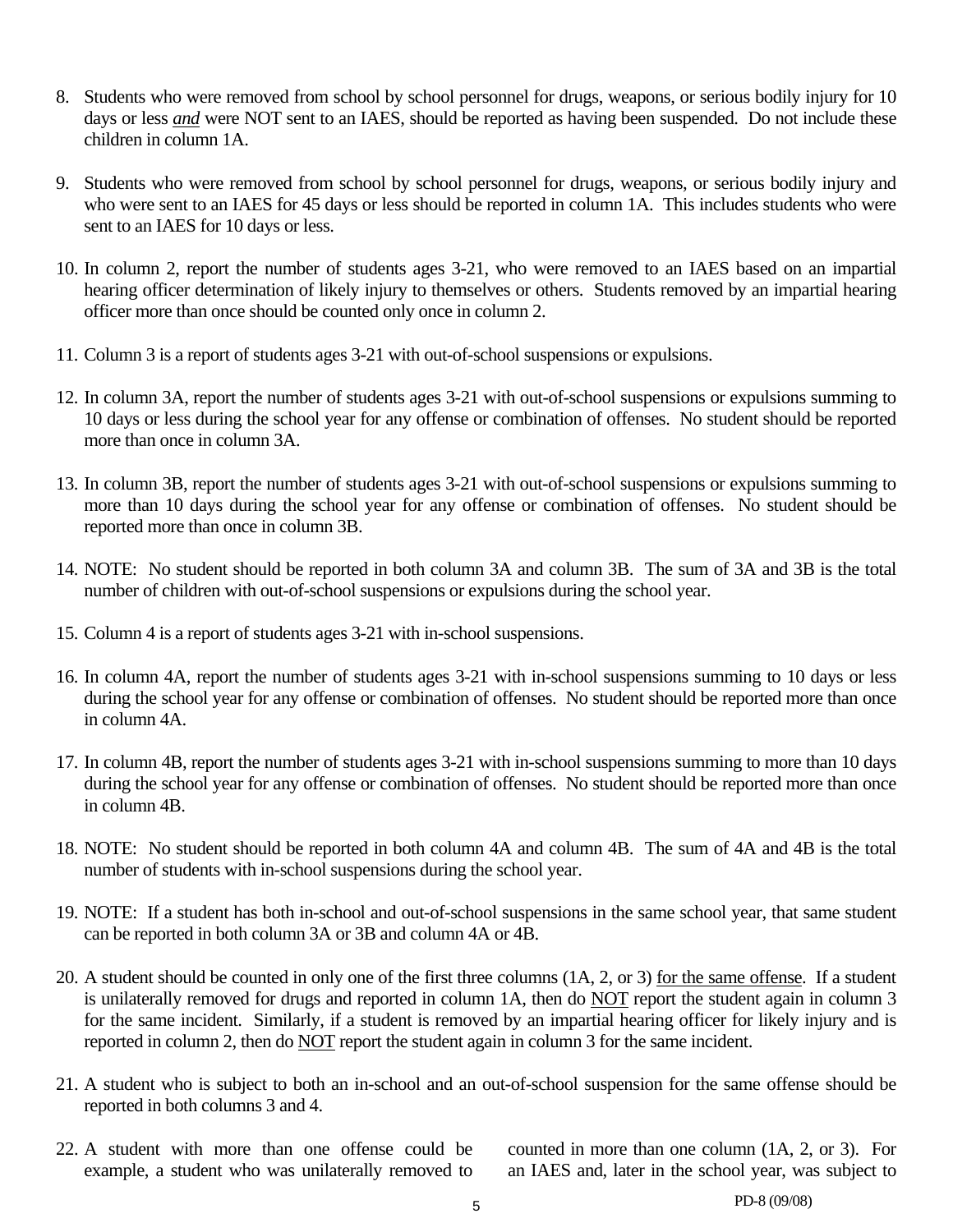an out-of-school suspension for more than 10 school days for a separate offense, should be reported in both column 1A and column 3.

- 23. Column 5 is a report of disciplinary removals. In column 5A, report the number of times any student with a disability was subject to any kind of disciplinary removal during the school year. When counting disciplinary removals, include in-school suspensions, out-of-school suspensions, expulsions, removals by school personnel to an IAES for drug or weapon offenses or serious bodily injury, and removals by an impartial hearing officer for likely injury to self or others. Note that column 5A is a report of disciplinary events, NOT students. If a student has more than one disciplinary removal in the school year, then each removal should be reported in column 5A. Report each student with a disciplinary removal only once in either column 5B, 5C, or 5D according to the cumulative number of days of removal during the school year.
- 24. In column 5B, report any student whose cumulative length of removal during the school year totaled 1 day or less.
- 25. In column 5C, report any student whose cumulative length of removal during the school year totaled between 2 and 10 days.
- 26. In column 5D, report any student whose cumulative length of removal during the school year totaled more than 10 days.
- 27. All students reported in columns 5B through 5D should have one or more disciplinary removals reported in column 5A. For example, a student who was suspended three times for three days each during the school year (a total of 9 days) should be reported 3 times in column 5A and once in column 5C.
- 28. NOTE: The sum of 5B, 5C, and 5D is the total number of students with one or more disciplinary removals during the school year. Each student reported in columns 1A, 2, 3, or 4 should be reported only ONCE in column 5B, 5C, or 5D, based on the cumulative number of days the child was removed during the school year.

# **Specific Instructions for Table 2 – by Race/Ethnicity, Gender and LEP Status**

The columns found in Table 1 are repeated in Table 2, and all students reported in Table 1 must also be reported in Table 2 three times: once by race/ethnicity, with the total on Line 7; once by gender, with the total on Line 10 and once by limited English proficiency, with the total on Line 13. Every column total in Table 1 must be equal to the corresponding column totals on Lines 7, 10 and 13 of Table 2.

# **Specific Instructions for Table 3**

- 1. In column A, report the number of students **with** disabilities ages 3-21 and the number of students **without**  disabilities in grades K through 12 who were subject to expulsion during the school year and who received educational services during the expulsion.
- 2. In column B, report the number of students with disabilities ages 3-21 and the number of students **without**  disabilities in grades K through 12 who did **NOT** receive educational services during the expulsion.
- 3. NOTE: Students with disabilities must receive educational services during any removal of more than 10 school days. The only students with disabilities who should be reported in column B are those who were removed for less than 10 school days after an expulsion (e.g., students with disabilities expelled under the Gun Free Schools Act whose expulsions were modified to less than 10 school days).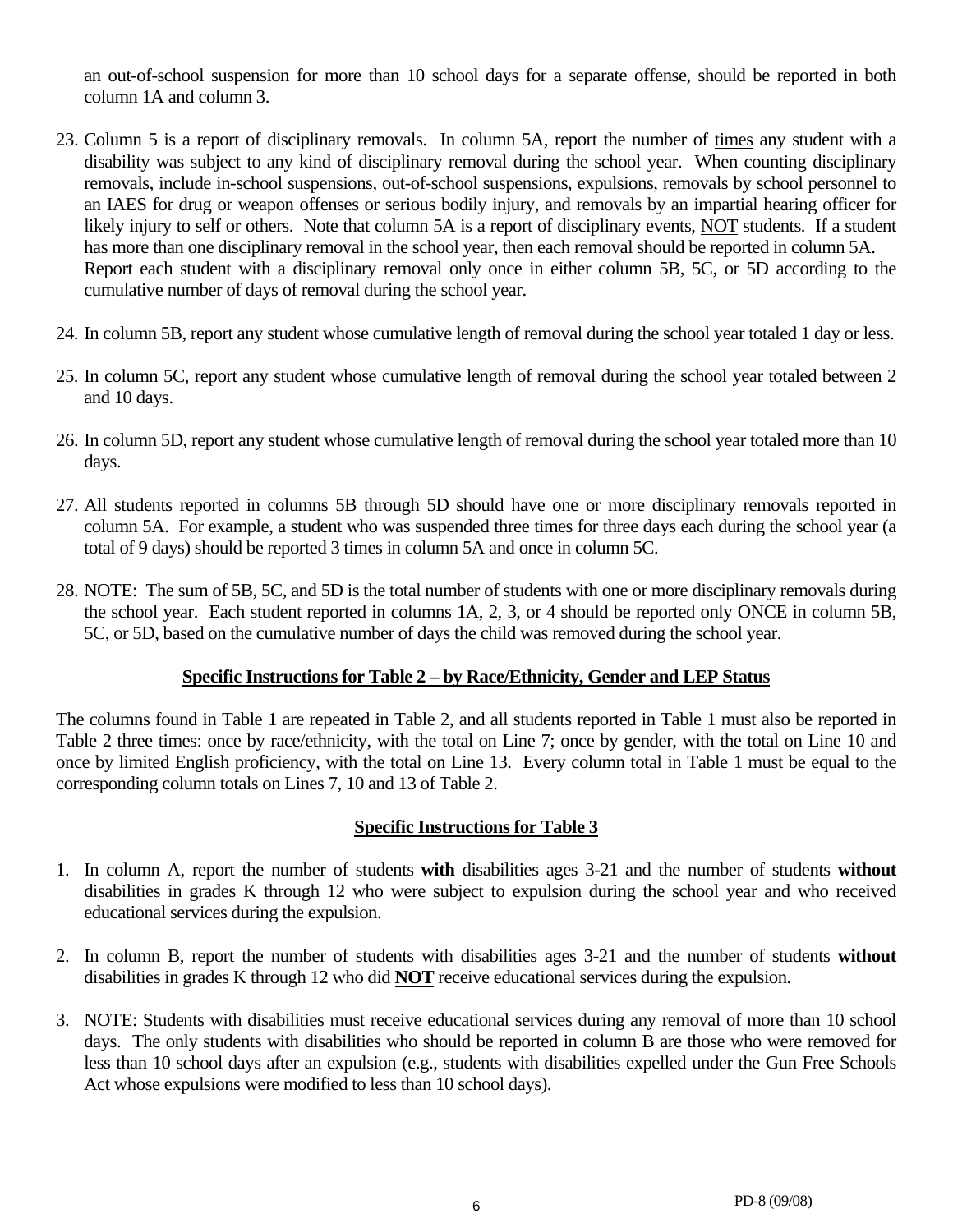#### **TABLE 1 – REPORT OF STUDENTS WITH DISABILITIES, AGES 3-21, REMOVED TO AN INTERIM ALTERNATIVE EDUCATION SETTING (IAES), OR SUSPENDED OR EXPELLED, OUT-OF-SCHOOL OR IN-SCHOOL, DURING 2008-2009 SCHOOL YEAR, BY DISABILITY**

#### **Please review definitions and instructions beginning on page 3 before completing this Table.**

| <b>Students with Disabilities</b><br><b>Ages 3-21</b> |                                                                                    | 1. Unilateral Removals to an IAES by School Personnel                           |                                                                                   |                                                                                                    | 2. Number of<br><b>Students Removed</b><br>to an IAES Based<br>on an Impartial<br><b>Hearing Officer</b><br>Determination<br>Regarding Likely<br><b>Injury</b> | 3. Out-of-School Suspensions or Expulsions                                                                          |                                                                                                                       |
|-------------------------------------------------------|------------------------------------------------------------------------------------|---------------------------------------------------------------------------------|-----------------------------------------------------------------------------------|----------------------------------------------------------------------------------------------------|----------------------------------------------------------------------------------------------------------------------------------------------------------------|---------------------------------------------------------------------------------------------------------------------|-----------------------------------------------------------------------------------------------------------------------|
| <b>Disability</b>                                     | A. Unduplicated<br>Count of Students<br>Reported in<br>Columns 1B, 1C<br>and $1D1$ | B. Number of<br><b>Times Students</b><br>were Removed for<br>Drugs <sup>2</sup> | C. Number of<br><b>Times Students</b><br>were Removed<br>for Weapons <sup>2</sup> | D. Number of<br><b>Times Students</b><br>were Removed<br>for Serious Bodily<br>Injury <sup>2</sup> | Unduplicated<br>Count of Students                                                                                                                              | A. Number of Students with<br>Disabilities with Out-of-School<br>Suspensions/Expulsions Totaling<br>10 Days or Less | B. Number of Students with<br>Disabilities with Out-of-School<br>Suspensions/Expulsions<br>Totaling More Than 10 Days |
| 1. Autism                                             |                                                                                    |                                                                                 |                                                                                   |                                                                                                    |                                                                                                                                                                |                                                                                                                     |                                                                                                                       |
| 2. Emotional Disturbance                              |                                                                                    |                                                                                 |                                                                                   |                                                                                                    |                                                                                                                                                                |                                                                                                                     |                                                                                                                       |
| 3. Learning Disability                                |                                                                                    |                                                                                 |                                                                                   |                                                                                                    |                                                                                                                                                                |                                                                                                                     |                                                                                                                       |
| 4. Mental Retardation                                 |                                                                                    |                                                                                 |                                                                                   |                                                                                                    |                                                                                                                                                                |                                                                                                                     |                                                                                                                       |
| 5. Deafness                                           |                                                                                    |                                                                                 |                                                                                   |                                                                                                    |                                                                                                                                                                |                                                                                                                     |                                                                                                                       |
| 6. Hearing Impairment                                 |                                                                                    |                                                                                 |                                                                                   |                                                                                                    |                                                                                                                                                                |                                                                                                                     |                                                                                                                       |
| 7. Speech or Language<br>Impairment                   |                                                                                    |                                                                                 |                                                                                   |                                                                                                    |                                                                                                                                                                |                                                                                                                     |                                                                                                                       |
| 8. Visual Impairment Including<br><b>Blindness</b>    |                                                                                    |                                                                                 |                                                                                   |                                                                                                    |                                                                                                                                                                |                                                                                                                     |                                                                                                                       |
| 9. Orthopedic Impairment                              |                                                                                    |                                                                                 |                                                                                   |                                                                                                    |                                                                                                                                                                |                                                                                                                     |                                                                                                                       |
| 10. Other health Impairment                           |                                                                                    |                                                                                 |                                                                                   |                                                                                                    |                                                                                                                                                                |                                                                                                                     |                                                                                                                       |
| 11. Multiple Disabilities                             |                                                                                    |                                                                                 |                                                                                   |                                                                                                    |                                                                                                                                                                |                                                                                                                     |                                                                                                                       |
| 12. Deaf-Blindness                                    |                                                                                    |                                                                                 |                                                                                   |                                                                                                    |                                                                                                                                                                |                                                                                                                     |                                                                                                                       |
| 13. Traumatic Brain Injury                            |                                                                                    |                                                                                 |                                                                                   |                                                                                                    |                                                                                                                                                                |                                                                                                                     |                                                                                                                       |
| 14. Preschool Student with a<br><b>Disability</b>     |                                                                                    |                                                                                 |                                                                                   |                                                                                                    |                                                                                                                                                                |                                                                                                                     |                                                                                                                       |
| 15. Total                                             |                                                                                    |                                                                                 |                                                                                   |                                                                                                    |                                                                                                                                                                |                                                                                                                     |                                                                                                                       |

<sup>1</sup>The number of students reported on each Line of Column 1A should be less than or equal to the sum of corresponding Lines of Columns 1B, 1C, and 1D.<br><sup>2</sup>Each student counted in Columns 1B, IC and/or 1D should be counted o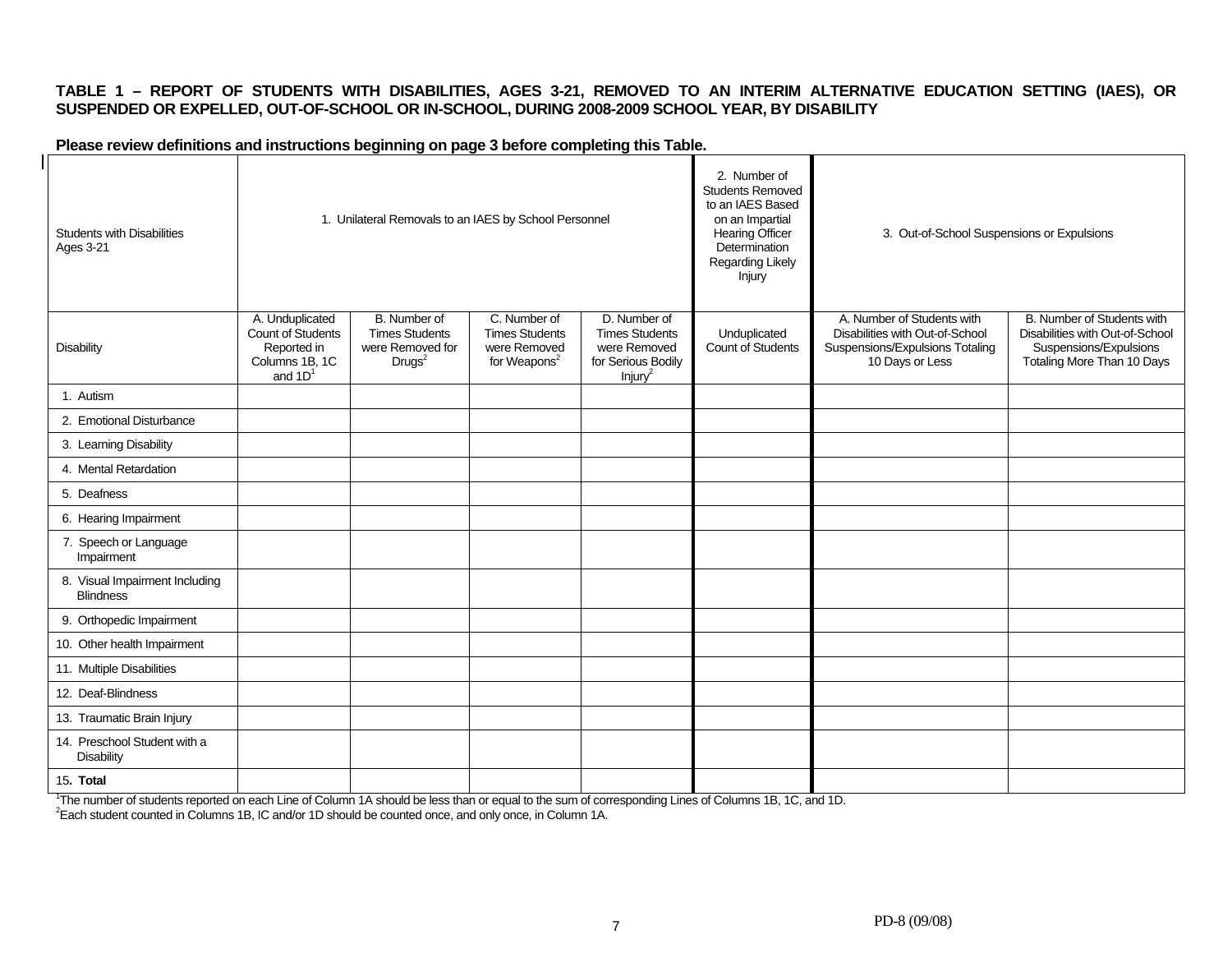| <b>Students with Disabilities</b><br><b>Ages 3-21</b> |                                                                                                                 | 4. In-School Suspensions                                                                                                 | 5. Disciplinary Removals                    |                                                                                                      |                                                                                                                 |                                                                                                                            |  |  |
|-------------------------------------------------------|-----------------------------------------------------------------------------------------------------------------|--------------------------------------------------------------------------------------------------------------------------|---------------------------------------------|------------------------------------------------------------------------------------------------------|-----------------------------------------------------------------------------------------------------------------|----------------------------------------------------------------------------------------------------------------------------|--|--|
| <b>Disability</b>                                     | A. Number of Students<br>with Disabilities with In-<br><b>School Suspensions</b><br>Totaling 10 Days or<br>Less | <b>B. Number of Students</b><br>with Disabilities with In-<br><b>School Suspensions</b><br>Totaling More Than 10<br>Days | A. Total Number of<br>Disciplinary Removals | B. Number of<br>Students with<br>Disabilities with<br><b>Disciplinary Removals</b><br>Totaling 1 Day | C. Number of<br>Students with<br><b>Disabilities with</b><br><b>Disciplinary Removals</b><br>Totaling 2-10 Days | D. Number of<br>Students with<br><b>Disabilities with</b><br><b>Disciplinary Removals</b><br>Totaling More Than<br>10 Days |  |  |
| 1. Autism                                             |                                                                                                                 |                                                                                                                          |                                             |                                                                                                      |                                                                                                                 |                                                                                                                            |  |  |
| 2. Emotional Disturbance                              |                                                                                                                 |                                                                                                                          |                                             |                                                                                                      |                                                                                                                 |                                                                                                                            |  |  |
| 3. Learning Disability                                |                                                                                                                 |                                                                                                                          |                                             |                                                                                                      |                                                                                                                 |                                                                                                                            |  |  |
| 4. Mental Retardation                                 |                                                                                                                 |                                                                                                                          |                                             |                                                                                                      |                                                                                                                 |                                                                                                                            |  |  |
| 5. Deafness                                           |                                                                                                                 |                                                                                                                          |                                             |                                                                                                      |                                                                                                                 |                                                                                                                            |  |  |
| 6. Hearing Impairment                                 |                                                                                                                 |                                                                                                                          |                                             |                                                                                                      |                                                                                                                 |                                                                                                                            |  |  |
| 7. Speech or Language<br>Impairment                   |                                                                                                                 |                                                                                                                          |                                             |                                                                                                      |                                                                                                                 |                                                                                                                            |  |  |
| 8. Visual Impairment Including<br><b>Blindness</b>    |                                                                                                                 |                                                                                                                          |                                             |                                                                                                      |                                                                                                                 |                                                                                                                            |  |  |
| 9. Orthopedic Impairment                              |                                                                                                                 |                                                                                                                          |                                             |                                                                                                      |                                                                                                                 |                                                                                                                            |  |  |
| 10. Other health Impairment                           |                                                                                                                 |                                                                                                                          |                                             |                                                                                                      |                                                                                                                 |                                                                                                                            |  |  |
| 11. Multiple Disabilities                             |                                                                                                                 |                                                                                                                          |                                             |                                                                                                      |                                                                                                                 |                                                                                                                            |  |  |
| 12. Deaf-Blindness                                    |                                                                                                                 |                                                                                                                          |                                             |                                                                                                      |                                                                                                                 |                                                                                                                            |  |  |
| 13. Traumatic Brain Injury                            |                                                                                                                 |                                                                                                                          |                                             |                                                                                                      |                                                                                                                 |                                                                                                                            |  |  |
| 14. Preschool Student with a<br>Disability            |                                                                                                                 |                                                                                                                          |                                             |                                                                                                      |                                                                                                                 |                                                                                                                            |  |  |
| 15. Total                                             |                                                                                                                 |                                                                                                                          |                                             |                                                                                                      |                                                                                                                 |                                                                                                                            |  |  |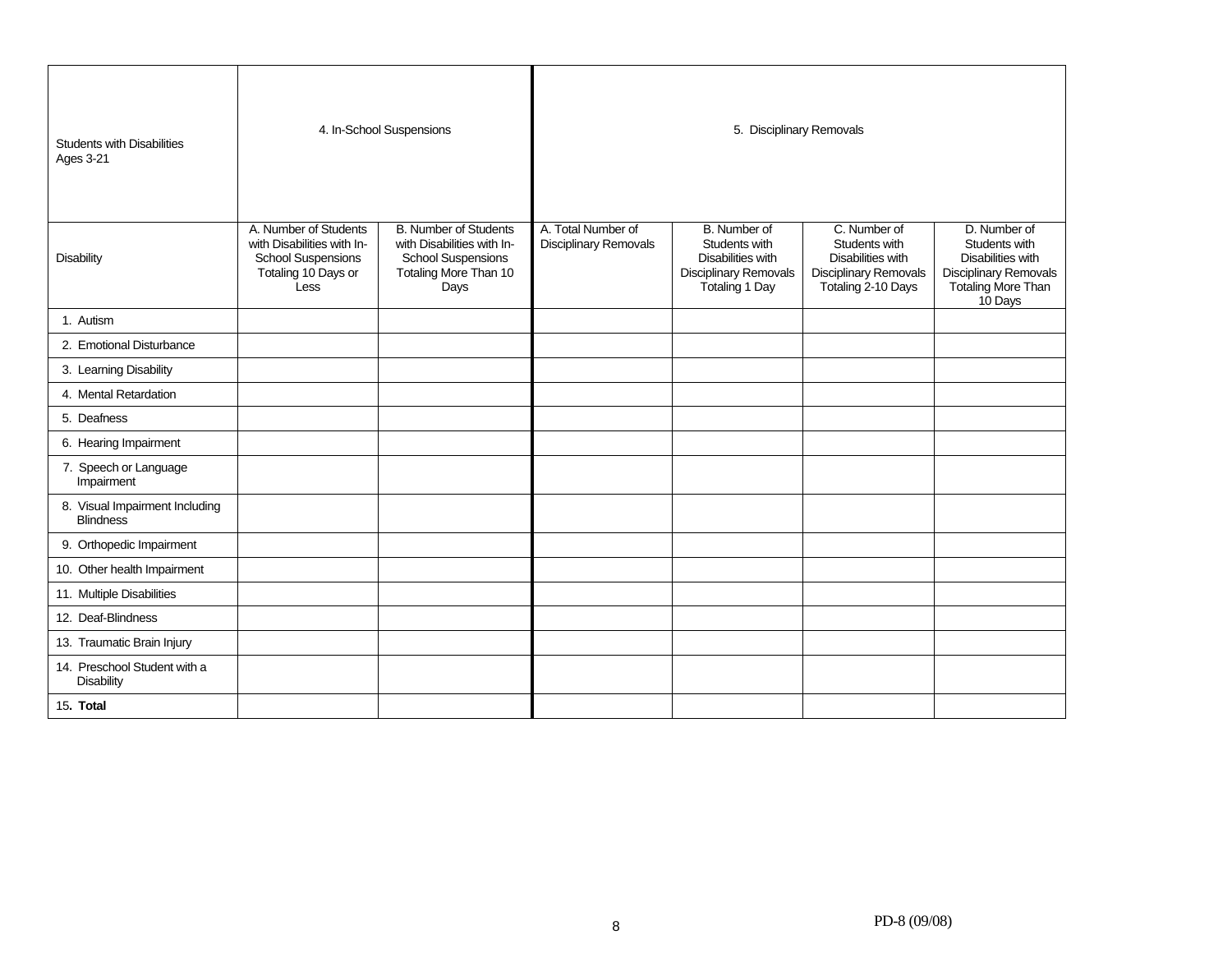#### **TABLE 2 – REPORT OF STUDENTS WITH DISABILITIES, AGES 3-21, REMOVED TO AN INTERIM ALTERNATIVE EDUCATION SETTING (IAES), OR SUSPENDED OR EXPELLED, OUT-OF-SCHOOL OR IN-SCHOOL, DURING 2008-2009 SCHOOL YEAR, BY RACE/ETHNICITY, BY GENDER and BY LEP STATUS**

**Please review definitions and instructions beginning on page 3 before completing this Table.** 

| <b>Students with Disabilities</b><br>Ages 3-21                                   |                                                                                 | 1. Unilateral Removals to an IAES by School Personnel                     |                                                                      |                                                                                       | 2. Number of<br><b>Students Removed</b><br>to IAES Based on<br>an Impartial<br>Hearing Officer<br>Determination<br>Regarding Likely<br>Injury | 3. Out-of-School Suspensions or Expulsions                                                                          |                                                                                                                       |
|----------------------------------------------------------------------------------|---------------------------------------------------------------------------------|---------------------------------------------------------------------------|----------------------------------------------------------------------|---------------------------------------------------------------------------------------|-----------------------------------------------------------------------------------------------------------------------------------------------|---------------------------------------------------------------------------------------------------------------------|-----------------------------------------------------------------------------------------------------------------------|
| Race/Ethnicity, Gender and<br>Limited English Proficiency (LEP)<br><b>Status</b> | A. Unduplicated<br>Count of Students<br>Reported in<br>Columns 1B, 1C<br>and 1D | B. Number of<br><b>Times Students</b><br>were Removed for<br><b>Drugs</b> | C. Number of<br><b>Times Students</b><br>were Removed<br>for Weapons | D. Number of<br><b>Times Students</b><br>were Removed<br>for Serious Bodily<br>Injury | Unduplicated<br>Count of Students                                                                                                             | A. Number of Students with<br>Disabilities with Out-of-School<br>Suspensions/Expulsions Totaling<br>10 Days or Less | B. Number of Students with<br>Disabilities with Out-of-School<br>Suspensions/Expulsions<br>Totaling More Than 10 Days |
| 1. American Indian/Alaska<br>Native                                              |                                                                                 |                                                                           |                                                                      |                                                                                       |                                                                                                                                               |                                                                                                                     |                                                                                                                       |
| 2. Asian or Pacific Islander                                                     |                                                                                 |                                                                           |                                                                      |                                                                                       |                                                                                                                                               |                                                                                                                     |                                                                                                                       |
| 3. Black or African American<br>(not of Hispanic Origin)                         |                                                                                 |                                                                           |                                                                      |                                                                                       |                                                                                                                                               |                                                                                                                     |                                                                                                                       |
| 4. Hispanic or Latino                                                            |                                                                                 |                                                                           |                                                                      |                                                                                       |                                                                                                                                               |                                                                                                                     |                                                                                                                       |
| 5. White (not of Hispanic Origin)                                                |                                                                                 |                                                                           |                                                                      |                                                                                       |                                                                                                                                               |                                                                                                                     |                                                                                                                       |
| 6. Multi-Racial (not of Hispanic<br>Origin)                                      |                                                                                 |                                                                           |                                                                      |                                                                                       |                                                                                                                                               |                                                                                                                     |                                                                                                                       |
| 7. Total by Race/Ethnicity <sup>1</sup>                                          |                                                                                 |                                                                           |                                                                      |                                                                                       |                                                                                                                                               |                                                                                                                     |                                                                                                                       |
| 8. Male                                                                          |                                                                                 |                                                                           |                                                                      |                                                                                       |                                                                                                                                               |                                                                                                                     |                                                                                                                       |
| 9. Female                                                                        |                                                                                 |                                                                           |                                                                      |                                                                                       |                                                                                                                                               |                                                                                                                     |                                                                                                                       |
| 10. Total by Gender <sup>2</sup>                                                 |                                                                                 |                                                                           |                                                                      |                                                                                       |                                                                                                                                               |                                                                                                                     |                                                                                                                       |
| 11. Limited English Proficient                                                   |                                                                                 |                                                                           |                                                                      |                                                                                       |                                                                                                                                               |                                                                                                                     |                                                                                                                       |
| 12. Not Limited English Proficient                                               |                                                                                 |                                                                           |                                                                      |                                                                                       |                                                                                                                                               |                                                                                                                     |                                                                                                                       |
| 13. Total by LEP Status <sup>3</sup>                                             |                                                                                 |                                                                           |                                                                      |                                                                                       |                                                                                                                                               |                                                                                                                     |                                                                                                                       |

<sup>1</sup>The number of students reported in each Column on Line 7 (total by race/ethnicity) in Table 2 should be equal to the number reported in each corresponding Column on Line 15 in Table 1 (by disability).<br>
<sup>2</sup>The number of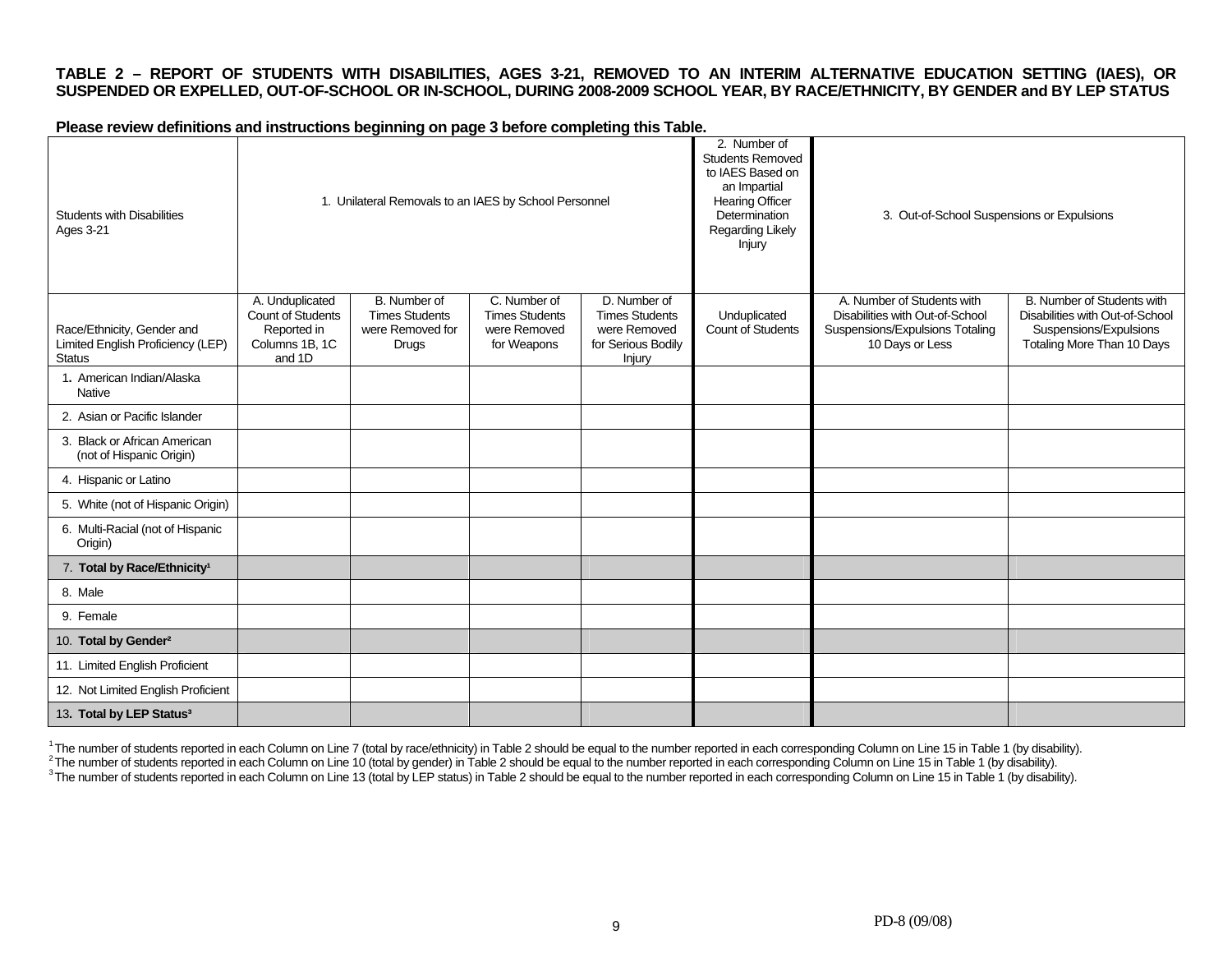| <b>Students with Disabilities</b><br><b>Ages 3-21</b>                            |                                                                                                                 | 4. In-School Suspensions                                                                                                 | 5. Disciplinary Removals                                     |                                                                                                             |                                                                                                          |                                                                                                                            |  |
|----------------------------------------------------------------------------------|-----------------------------------------------------------------------------------------------------------------|--------------------------------------------------------------------------------------------------------------------------|--------------------------------------------------------------|-------------------------------------------------------------------------------------------------------------|----------------------------------------------------------------------------------------------------------|----------------------------------------------------------------------------------------------------------------------------|--|
| Race/Ethnicity, Gender and<br>Limited English Proficiency (LEP)<br><b>Status</b> | A. Number of Students<br>with Disabilities with In-<br><b>School Suspensions</b><br>Totaling 10 Days or<br>Less | <b>B. Number of Students</b><br>with Disabilities with In-<br><b>School Suspensions</b><br>Totaling More Than 10<br>Days | A. Total Number of<br><b>Disciplinary</b><br><b>Removals</b> | B. Number of<br>Students with<br>Disabilities with<br><b>Disciplinary Removals</b><br><b>Totaling 1 Day</b> | C. Number of<br>Students with<br>Disabilities with<br><b>Disciplinary Removals</b><br>Totaling 2-10 Days | D. Number of<br>Students with<br>Disabilities with<br><b>Disciplinary Removals</b><br><b>Totaling More Than</b><br>10 Days |  |
| 1. American Indian/Alaska<br>Native                                              |                                                                                                                 |                                                                                                                          |                                                              |                                                                                                             |                                                                                                          |                                                                                                                            |  |
| 2. Asian or Pacific Islander                                                     |                                                                                                                 |                                                                                                                          |                                                              |                                                                                                             |                                                                                                          |                                                                                                                            |  |
| 3. Black or African American<br>(not of Hispanic Origin)                         |                                                                                                                 |                                                                                                                          |                                                              |                                                                                                             |                                                                                                          |                                                                                                                            |  |
| 4. Hispanic or Latino                                                            |                                                                                                                 |                                                                                                                          |                                                              |                                                                                                             |                                                                                                          |                                                                                                                            |  |
| 5. White (not of Hispanic Origin)                                                |                                                                                                                 |                                                                                                                          |                                                              |                                                                                                             |                                                                                                          |                                                                                                                            |  |
| 6. Multi-Racial (not of Hispanic<br>Origin)                                      |                                                                                                                 |                                                                                                                          |                                                              |                                                                                                             |                                                                                                          |                                                                                                                            |  |
| 7. Total by Race/Ethnicity <sup>1</sup>                                          |                                                                                                                 |                                                                                                                          |                                                              |                                                                                                             |                                                                                                          |                                                                                                                            |  |
| 8. Male                                                                          |                                                                                                                 |                                                                                                                          |                                                              |                                                                                                             |                                                                                                          |                                                                                                                            |  |
| 9. Female                                                                        |                                                                                                                 |                                                                                                                          |                                                              |                                                                                                             |                                                                                                          |                                                                                                                            |  |
| 10. Total by Gender <sup>2</sup>                                                 |                                                                                                                 |                                                                                                                          |                                                              |                                                                                                             |                                                                                                          |                                                                                                                            |  |
| 11. Limited English Proficient                                                   |                                                                                                                 |                                                                                                                          |                                                              |                                                                                                             |                                                                                                          |                                                                                                                            |  |
| 12. Not Limited English Proficient                                               |                                                                                                                 |                                                                                                                          |                                                              |                                                                                                             |                                                                                                          |                                                                                                                            |  |
| 13. Total by LEP Status <sup>3</sup>                                             |                                                                                                                 |                                                                                                                          |                                                              |                                                                                                             |                                                                                                          |                                                                                                                            |  |

<sup>1</sup>The number of students reported in each Column on Line 7 (total by race/ethnicity) in Table 2 should be equal to the number reported in each corresponding Column on Line 15 in Table 1 (by disability).<br><sup>2</sup>The number of